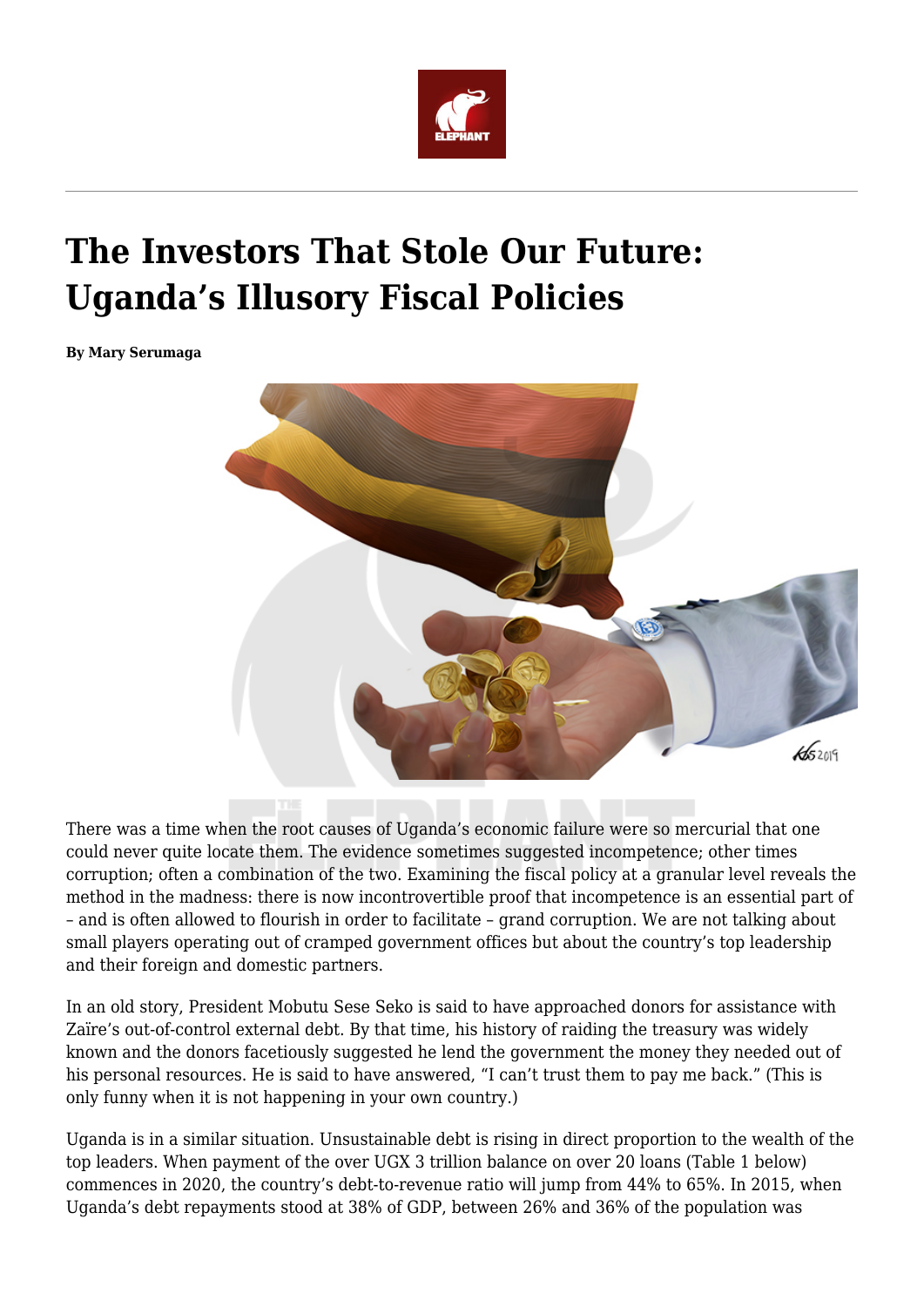undernourished. Undernourishment has made steady progress, rising by 1% a year between 2006 and 2011 and accelerating to two percentage points plus every year from 2011 ([World Bank\)](https://data.worldbank.org/indicator/SN.ITK.DEFC.ZS?locations=UG&view=chart). Nothing has happened since 2016 to ensure undernourishment does not increase; in fact, it rose from 39% in 2015 to 41% in 2016. In contrast, world undernourishment fell 14 percentage points over the same period and is on a downward trend except for a short rise in 2015-2016.

Despite trends in the increasingly unsustainable loan portfolio, on the one hand, and erratic public administration on the other, the IMF has assessed Uganda as a *low risk* for external debt distress. It says the risk was *not increased* by significant risks stemming from domestic public and/or private external debt.

As a justification for further borrowing, [President Yoweri Museveni and Ministry of Finance officials](https://www.monitor.co.ug/News/National/Uganda-public-debt-still-sustainable-matia-Kasaija/688334-4926096-r1k5odz/index.html) [claim that the debt-to -GDP ratio is within the historically safe limit of under 50%.](https://www.monitor.co.ug/News/National/Uganda-public-debt-still-sustainable-matia-Kasaija/688334-4926096-r1k5odz/index.html) The Auditor General has been of the contrary view, saying debt levels are "unfavourable when debt payment is compared to national revenue collected which is the highest in the region at 54%."

That argument has been overtaken by events. Current International Monetary Fund (IMF) projections show that debt-to-GDP will hit 49.5% in 2021. Furthermore, it is guaranteed to deteriorate as the outstanding balances on the loans will increase as the shilling continues to slide against the dollar and as further non-concessional (high-interest) loans are taken in the domestic market, such as the \$104 million to be spent on security cameras and loans for ad hoc investments like the revival of Uganda Airlines at \$388 million.

|   | Lender                         |            | <b>Project</b>                               | <b>Loan Amount</b>           | <b>Date</b> | <b>GP</b>    | <b>Ushs Outstanding as</b><br>at 30/6/2018 |
|---|--------------------------------|------------|----------------------------------------------|------------------------------|-------------|--------------|--------------------------------------------|
|   | 1 ADB                          | <b>USD</b> | <b>UGANDA RURAL ELECTRICITY ACCESS</b>       | 100,000,000.00 04.11.2015    |             | 5            | 4,158,570,168.00                           |
|   | 2 ADB                          | <b>USD</b> | <b>FARM INCOME ENHANCEMENT 2</b>             | 76,700,000.00 17.02.2016     |             | 5            | 46,369,301,353.00                          |
|   | 3 ADB                          | <b>USD</b> | <b>MARKETS AND TRADE IMPROVEMENT</b>         | 84,200,000.00 28.07.2015     |             | 5            | 24,785,258,432.00                          |
|   | 4 AFD                          | <b>EUR</b> | RURAL ELECTRIFICATION PROJECT                | 42,900,000.00 17.11.2015     |             | 5            | 136,308,765,038.00                         |
| 5 | AKA                            | <b>EUR</b> | <b>INLAND PORT AT BUKASA</b>                 | 10,829,000.00 25.04.2016     |             | $\mathbf{0}$ | 28,841,950,246.00                          |
|   | 6 CB                           | <b>EUR</b> | <b>INLAND PORT AT BUKASA</b>                 | 31,671,000.00 25.04.2016     |             | $\mathbf{0}$ | 3.079.792.224.00                           |
| 7 | <b>EXIM CHINA</b>              | <b>USD</b> | <b>4 INDUSTRIAL PARKS</b>                    | 84,979,503.00 03.02.2016     |             | 3            | 131,406,806,803.00                         |
| 8 | <b>EXIM CHINA</b>              | <b>USD</b> | KARUMA HYDROPOWER DAM (BCL)                  | 645, 821, 407.00 20.02.2015  |             | 5            | 1,362,573,956,376.00                       |
| 9 | <b>EXIM CHINA</b>              | <b>CNY</b> | NATIONAL TRANSPORT BACKBONE 3                | 96,966,600.00 31.03.2015     |             | 5            | 57, 161, 171, 231.00                       |
|   | <b>10 IDA</b>                  | <b>SDR</b> | <b>REGIONAL COMM INFRASTRUCTURE 5</b>        | 54,400,000.00 04.02.2016     |             | 5            | 40,756,669,547.00                          |
|   | 11 IDA                         | <b>SDR</b> | ADDITIONAL FINANCE TO E.A. PUBLIC HEALTH     | 10,700,000.00 11.02.2016     |             | 5            | 14,454,881,483.00                          |
|   | 12 IDA                         | <b>SDR</b> | DEVELOPMENT RESPONSE TO DISPLACEMENT         | 35,500,000.00 15.06.2017     |             | 5            | 57,987,539,931.00                          |
|   | 13 IDA                         | <b>SDR</b> | <b>NUSAF3</b>                                | 94,300,000.00 16.12.2015     |             | 5            | 275,387,862,041.00                         |
|   | 14 IDA                         | <b>SDR</b> | <b>ENERGY FOR RURAL TRANSF. III</b>          | 97,900,000.00 16.12.2015     |             | 5            | 45,569,231,704.00                          |
|   | 15 IDA                         | <b>SDR</b> | <b>SKILLS DEVELOPMENT PROJECT</b>            | 71,000,000.00 24.06.2016     |             | 5            | 42,061,755,752.00                          |
|   | 16 IDA                         | <b>SDR</b> | AGRICULTURE CLUSTER DEVELOPMENT PROJECT      | 106,400,000.00 26.09.2016    |             | 5            | 49,415,701,348.00                          |
|   | <b>17 IDB</b>                  | IDI        | <b>GRID RURAL ELECTRIFICATION</b>            | 70,730,000.00 07.12.2015     |             | 5            | 26,090,237,077.00                          |
|   | <b>18 IDB</b>                  | IDI        | MIRAMA-KABALE TRANSMISSION LINE              | 83,750,000.00 22.06.2015     |             | 4            | 25,411,227,660.00                          |
|   | 19 IFAD                        | <b>SDR</b> | <b>RESTORATION OF LIVELIHOODS</b>            | 34,000,000.00 10.07.2015     |             | 5            | 30,928,664,455.00                          |
|   | 20 IFAD                        | <b>SDR</b> | <b>PROFILA</b>                               | 19.300.000.00 24.11.2014     |             | 5            | 49,496,553,615.00                          |
|   | 21 JBIC                        | <b>JPY</b> | PROCUREMENT OF EARTH-MOVING EQUIPMENT        | 15,129,527,310.00 11.09.2015 |             | $\mathbf{0}$ | 467,313,024,643.00                         |
|   | 22 OPEC FUND                   | <b>USD</b> | KAYUNGA YUMBE HOSPITAL                       | 15,000,000.00 05.02.2015     |             | 5            | 8,578,501,542.00                           |
|   | 23 OPEC FUND                   | <b>USD</b> | KAYUNGA & KAMULI RURAL ELECTRIFICATION       | 15,000,000.00 05.11.2015     |             | 5            | 20,200,913,013.00                          |
|   | 24 PTA                         | <b>USD</b> | <b>Uncommitted Trade Facility</b>            | 200,000,000.00 20.06.2016    |             | $\mathbf 0$  | 392,634,984,182.00                         |
|   |                                |            |                                              |                              |             |              | 3,340,973,319,864.00                       |
|   | Key:                           |            |                                              |                              |             |              |                                            |
|   | <b>CB = COMMERZBANK</b>        |            |                                              |                              |             |              |                                            |
|   | Exim China = Eximbank of China |            |                                              |                              |             |              |                                            |
|   |                                |            | GP = Grace Period before repayment commences |                              |             |              |                                            |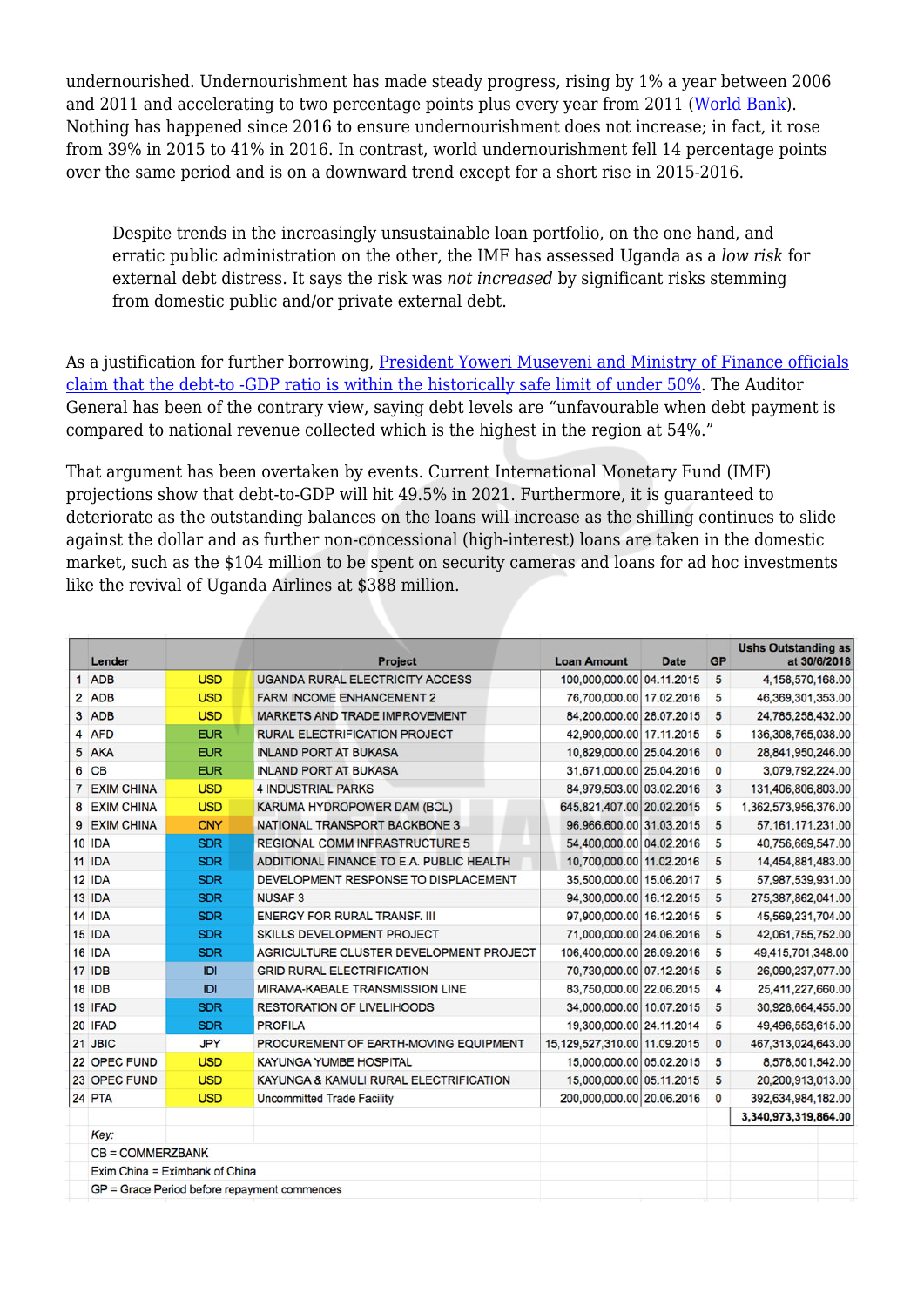#### Table 1: Uganda's Unsustainable Debt

Despite trends in the increasingly unsustainable loan portfolio, on the one hand, and erratic public administration on the other, the IMF has assessed Uganda as a *low risk* for external debt distress. It says the risk was *not increased* by significant risks stemming from domestic public and/or private external debt. ([Debt Sustainability Analysis\)](https://www.imf.org/external/pubs/ft/dsa/pdf/2017/dsacr1707.pdf).

They went on to claim, "Uganda's economic performance remains strong, but has moderated in recent years." Further, "Government finances remain on a sound footing…" The only suggestion in the Debt Sustainability Analysis (DSA) that all may not be well (inserted no doubt as a basis for claims to due diligence to be made after the economy crashes) was "… though expenditure composition can be of concern." Expenditure composition includes items not part of the National Development Plan e.g. a national airline and a network of security cameras. In the same year, the Auditor General pointed out a serious barrier to attaining development targets: loans were performing poorly. He could not have been clearer when he warned that interest payments were becoming unsustainable ([Auditor General 2016 p. 14\)](http://www.oag.go.ug/wp-content/uploads/2017/01/Annual-OAG-Performance-Report-2016.pdf).

"Several loans appeared to be performing poorly, with some nearing expiry; while others reached the closing date without fully disbursing. As at  $30<sup>th</sup>$  June 2016, committed but un-disbursed debt stood at UGX 18.1 trillion [approximately US\$5 billion]. *Such low levels of performance undermine the attainment of planned development targets* and render commitment charges of UGX20.9 billion (US\$5.9 million) paid in respect of undisbursed funds nugatory [i.e. wasteful or of no value] (Auditor General 2016, p.72)." In other words, borrowed funds were not being put to use.

The problem has persisted in 2017 and 2018. This gives the lie to the IMF's DSA 2016 finding that Uganda is scaling up infrastructure for future economic growth. The IMF admitted a risk to growth goals would be "failure to realize the envisaged growth dividend from the increased investment is a key risk". What they did not mention was that the contingency had already materialised. A [2015](http://www.oag.go.ug/wp-content/uploads/2016/03/UGANDA-SUPPORT-TO-MUNICIPAL-INFRASTRUCTURE-DEVELOPMENT-PROGRAM-USMID-PROJECT-MoLHUD-REPOTR-OF-THE-AUDITOR-GENERAL-2015.pdf) [special audit](http://www.oag.go.ug/wp-content/uploads/2016/03/UGANDA-SUPPORT-TO-MUNICIPAL-INFRASTRUCTURE-DEVELOPMENT-PROGRAM-USMID-PROJECT-MoLHUD-REPOTR-OF-THE-AUDITOR-GENERAL-2015.pdf) of the Uganda Support to Municipal Structure Development (USMID) project (financed with a \$150 million loan) showed under-utilisation of loan funds accompanied by incomplete projects requiring funds. The risk is that idle balances will eventually be diverted, as has happened in Hoima Municipal Council.

We are not far from a full admission that Uganda is in debt distress although there are still the persistent and irrelevant claims of on-target economic growth (of 6.3%). Irrelevant because it was during the past periods of alleged high economic growth that universal primary education was degraded to the point where the drop-out rate was 60%.

The current situation is that 95% of the UGX100 billion disbursed under USMID for municipal development and capacity building grants remains idle [\(Auditor General 2018, p. 5](http://www.oag.go.ug/wp-content/uploads/2019/01/Report-of-the-Auditor-General-to-Parliament-for-the-FY-ended-30-June-2018.pdf)). Understaffing in specialised technical areas is one reason municipalities are unable to utilise infrastructural development loans. (Understaffing is a result of a cap on recruitment enforced by the IMF.) Yet for the past three years the Treasury has only been able to release UGX417 billion of the UGX800 billion required annually to maintain the feeder roads so crucial to farmers ([Auditor General 2017, p. 33](http://www.oag.go.ug/wp-content/uploads/2018/01/Extracts-of-Key-Findings-of-the-Auditor-Generals-Report_2017.pdf)).

## **Uganda's fiscal policy is 'a moving target'**

In 2019 the IMF is leaning towards the Auditor General's point of view. They now say that rising interest payments reduce resources available for education and health (human development). [Their](https://www.imf.org/en/News/Articles/2019/05/08/na-0508-ugandas-economic-outlook-in-six-charts)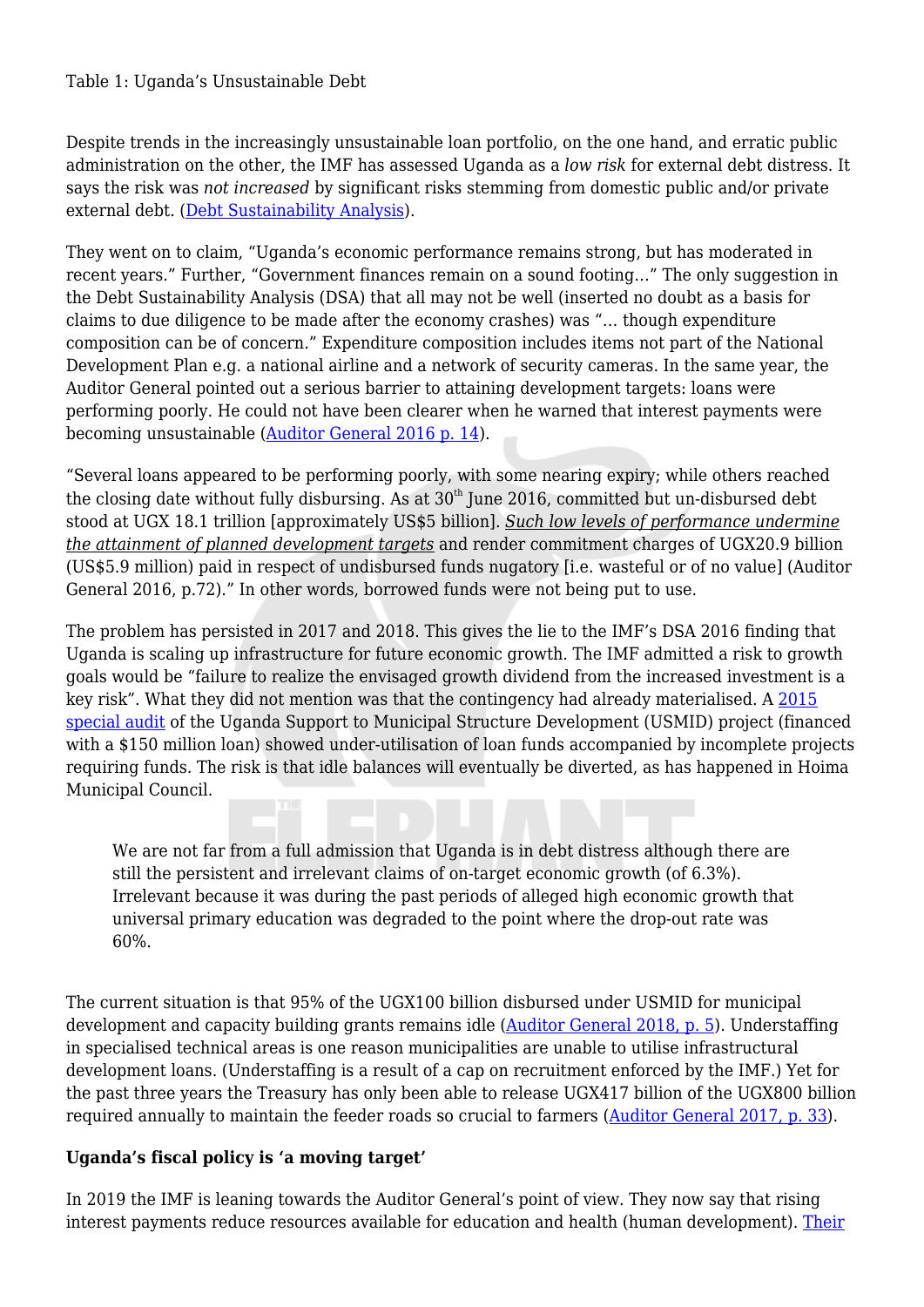[latest assessment states](https://www.imf.org/en/News/Articles/2019/05/08/na-0508-ugandas-economic-outlook-in-six-charts), *"The current ratio of interest payments to revenue is comparable to what countries with high risk or in debt distress typically face."*

We are not far from a full admission that Uganda is in debt distress although there are still the persistent and irrelevant claims of on-target economic growth (of 6.3%). Irrelevant because it was during the past periods of alleged high economic growth that universal primary education was degraded to the point where the drop-out rate was 60%. During high economic growth, inequality, and especially rural-urban equality, deepened. High economic growth preceded the current phase of social unrest. According to the IMF, "In each of the last three macroeconomic assessments of Uganda, the projected debt path was revised upwards. *Having a clear direction for fiscal policy would help budget planning and execution*."

Nevertheless, the IMF continues to claim that the risk of debt distress remains low, provided domestic revenue can be mobilised. The set target under the National Development Plan II and medium-term Sustainable National Development Plan is to increase the tax-to-GDP ratio from 14% to 16% by 2019/20. If this cannot be achieved through job creation, it can only translate into more taxes and austerity measures.

The question arises: With Uganda's history of poor public administration and disastrous debt management, corruption, and increasing civil unrest and repression, what was the basis of the IMF's optimism? The organisation has a permanent office in the Ministry of Finance and its headquarters sends multiple missions every year to monitor economic progress. To solve Uganda's perennial economic distress, citizens must first understand the IMF's mission in Uganda.

In any event, the grace period on over 20 loans expires in 2020 and debt is now of concern. On top of expenditure on projects in the Public Investment Plan, there is significant expenditure arising from unplanned projects, such as the revival of Uganda Airlines, requiring \$380 million. Lubowa International Hospital, initially planned as a public-private partnership with Finasi (a commodities trader) it eventually became a contract for Finasi to build and operate a hospital funded 100% by the Government of Uganda.

## **Incompetence in industrialisation and job creation**

A recent round of commissioning of factories and other infrastructure has proven that infrastructural development is a chimera. The Isimba Dam launched in March may generate but does not transmit power. Together with Karuma, to be launched later in the year, it cannot do so without further expenditure of \$3.5 billion to extend the grid. The Nile Bridge had to undergo major remedial work owing to poor construction only days after commissioning. The president's electioneering took in at least one factory many years old and employing a miniscule number of Ugandans. Nile Agro Industries Ltd has been producing soap, wheat flour, cooking oil, bottled water, lint bales, and fortification and industrial plastics since 1999. Yet it was commissioned and "launched" on  $7<sup>th</sup>$  May 2019.

The Soroti Fruit Factory was founded in 2014 and funded by the government and a grant of \$7.4 million from Korea. Last year's audit listed the factory as un-operational after accumulated public investment of UGX 13,353,129,943. The factory was commissioned by the President on  $13<sup>th</sup>$  April 2019. It was reportedly closed on  $10<sup>th</sup>$  May owing to a lack of operating capital for fruit from about 1,000 farmers and salaries for the 123 Ugandan employees. The government's investment arm, Uganda Development Corporation, has been advised annually for at least three years by the Auditor General against making investments without feasibility studies but in Soroti it was the usual case of ignoring professional advice and pandering to the president's whims.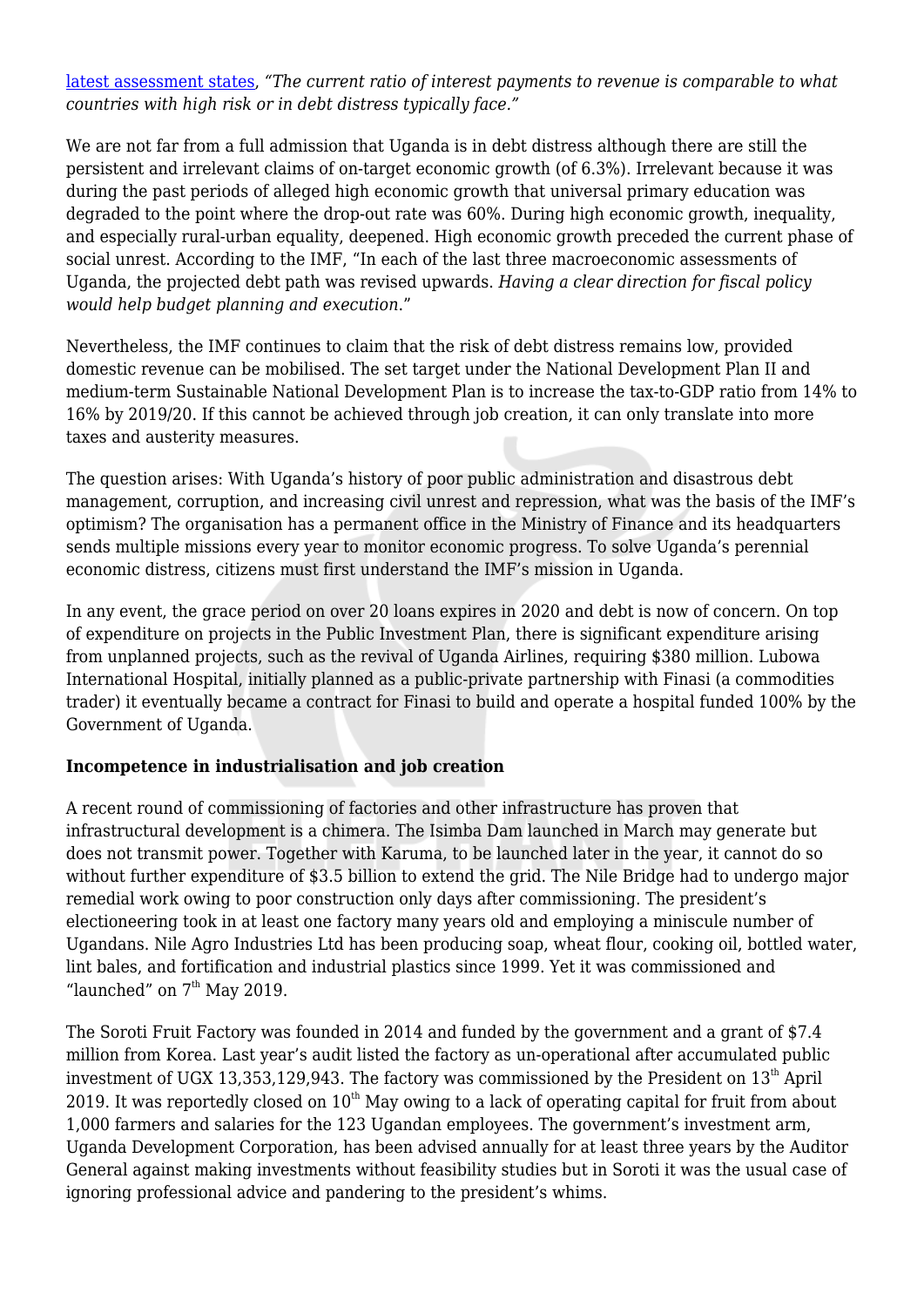"The corporation incurred expenditure amounting to Shs.9,000,026,869 during the year in undertaking industrial development investments in the areas of fruits in Luwero, Soroti and processing in Kabale and Kisoro. However, *the Corporation did not undertake investment strategic studies assessment prior to undertaking investments for purposes of assessing the marketability and commercial viability of the final products processed from fruits like mangoes, oranges and tea plantations*. *The investment may not achieve anticipated results." (my emphasis)* (Auditor General 2016 p. 519)

Apart from Soroti Fruit Factory, other warnings have related to Kampala Industrial and Business Park, Namanve, where UGX 1,000,000,000 for a feasibility study was diverted. Over UGX 131 billion is outstanding on loans for four industrial parks, including Namanve. Although National Information Technology Authority-*Uganda (NITA*-U) carried out a feasibility study for Commercialisation of the National Data Transmission Backbone Infrastructure (NBI) and E-government Infrastructure (EGI), it did not factor in the costs of its maintenance. "As a result, it was difficult to assess the economic sense of the project as Management lacked sufficient benchmark to assess the bid proposals on contract aspects such as the cost of maintaining the NBI, revenue sharing ratios and price of internet services." (Auditor General, 2017, p. 53)

It is indicative of the general problem pointed out by the Auditor General, who concluded that ignoring planning procedures is a major weakness within the Ministry of Finance "and presents a risk of funding projects which are not feasible and are not aligned to the National Development Plan (NDP)."

New projects are required to undergo four stages prior to being included in the Public Investment Plan (PIP) and commencement: (i) Prepare a project concept in line with NDP, (ii) Prepare a Project Profile demonstrating key results, (iii) Undertake a pre-feasibility study, and (iv) Conduct a feasibility study. But the auditor found that "some projects obtained project codes and admission into the PIP without proper project vetting as stated in without vetting them".

It is indicative of the general problem pointed out by the Auditor General, who concluded that ignoring planning procedures is a major weakness within the Ministry of Finance "and presents a risk of funding projects which are not feasible and are not aligned to the National Development Plan (NDP)." ([Auditor General, 2017, p. 15](http://www.oag.go.ug/wp-content/uploads/2018/01/Annual-Report-of-the-Auditor-General-FY-2017.pdf))

#### **Foreign direct investment**

To attract foreign direct investment (FDI), many countries around the world privatised their telecommunications sectors – some voluntarily and others, like Uganda, under an IMF structural adjustment programme. In the UK in the 1990s, public awareness-raising of the move involved repeated assurances that after unbundling postal and telecoms services, 51% of shares in British Telecom would be sold to the private sector but with the proviso that 34.3% would be sold to the general public. Furthermore, in the interests of promoting share ownership, the shares were priced at £130, a price considered below their value.

Kenya sold its telecoms sector, reserving 60% of the shares for the Kenyan state, of which 30% were later sold directly to the public. The new entity, Safaricom, went on to become the most profitable private company in the East African region.

Cross the border into Uganda where income from the lucrative telecoms sector is enjoyed only by a narrow oligarchy. [Although the government was to retain 49% of the shares in Uganda Telecom, it](https://www.apc.org/sites/default/files/CICEWAUganda_20090908_0.pdf) [currently holds only 31%.](https://www.apc.org/sites/default/files/CICEWAUganda_20090908_0.pdf) Much has been written about how MTN went from being the second